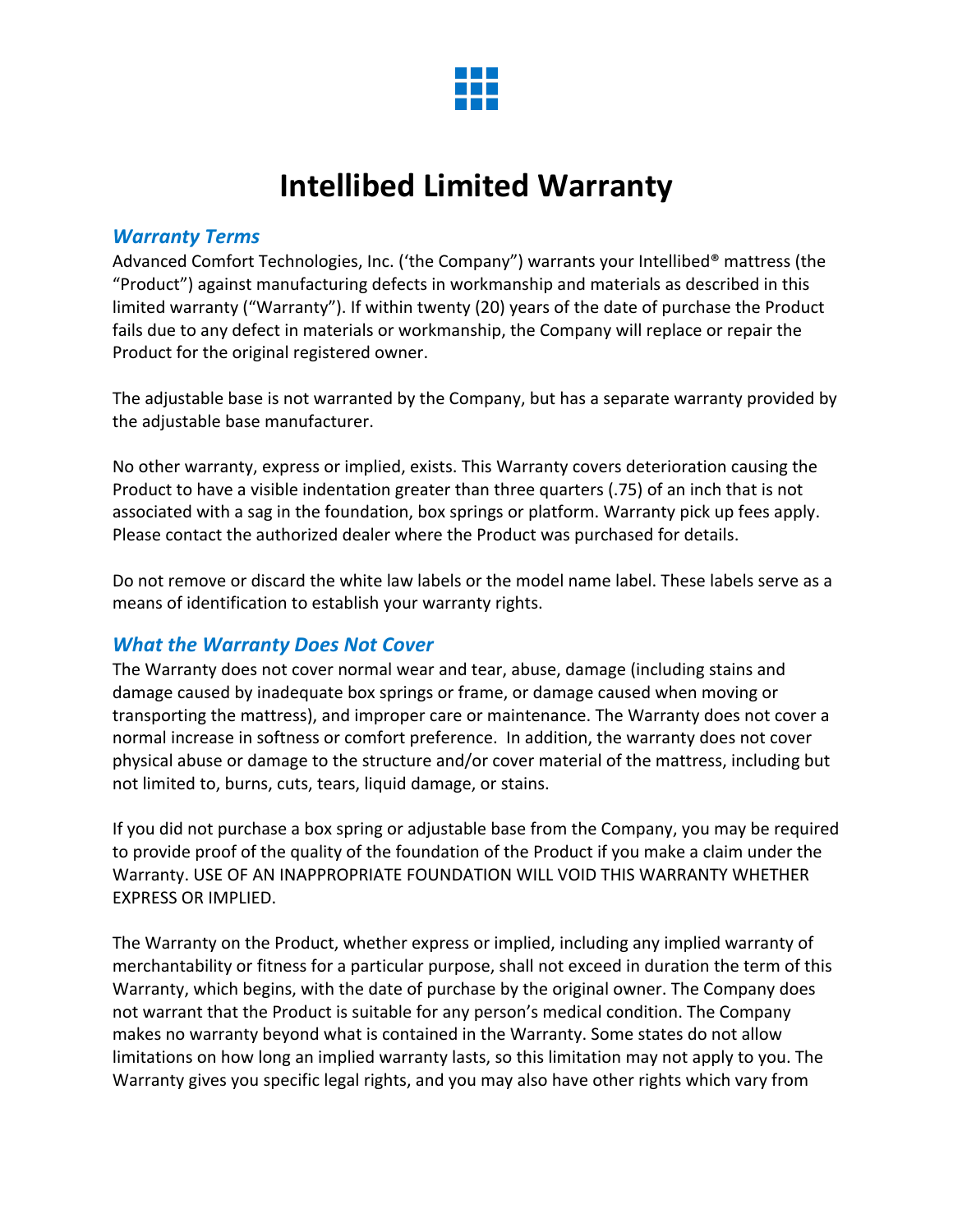

state to state. The Company does not authorize any person to create for the Company any other obligations or liability in connection with the Warranty.

Floor models or demonstration samples ("demos") sold at a discount are not covered by this Warranty.

## *If a Problem Occurs:*

If you experience a problem with your mattress within the 90-day trial period, please contact the Company's authorized distributor from which you purchased it. Shipping costs on the original mattress return and a new mattress replacement will be covered for you.

If a problem, which is covered by Intellibed's warranty policy, occurs after the 90-day trial period and prior to the end of the warranty period, the Company will repair or replace (at the Company's discretion) your mattress. You will be responsible for shipping costs both to return the original mattress and for receiving the repaired or replacement mattress.

Replacement or repair of the defective Product is the only remedy under the Warranty, except in the case that identical materials are not available at the time of product service.

The Company reserves the right to substitute materials of equal or higher quality, or (at the Company's option) provide a refund. For the Warranty to be valid, you must be the original consumer purchaser from an authorized dealer (in the United States) of the Company, you must provide a copy of the original store receipt or other proof of date, place of purchase and purchase price. The Company shall not be liable for incidental or consequential damages arising out of the use of the Product or the inability to use the Product, or for the breach of this Warranty or any other express or implied warranty.

### *Important Care and Use Instructions:*

We do not recommend using conventional mattress covers as many of them will reduce the effectiveness of the pressure relieving qualities that your Intellibed has to offer. Mattress protectors designed to work specifically for your Product are available at all Intellibed® locations or at www.intellibed.com, and are guaranteed to protect your Product from fluids and moisture. STAINS ON THE PRODUCT WILL VOID THE WARRANTY.

We recommend that the Product is always transported and stored in a flat position rather than upright to best extend the life of the Product.